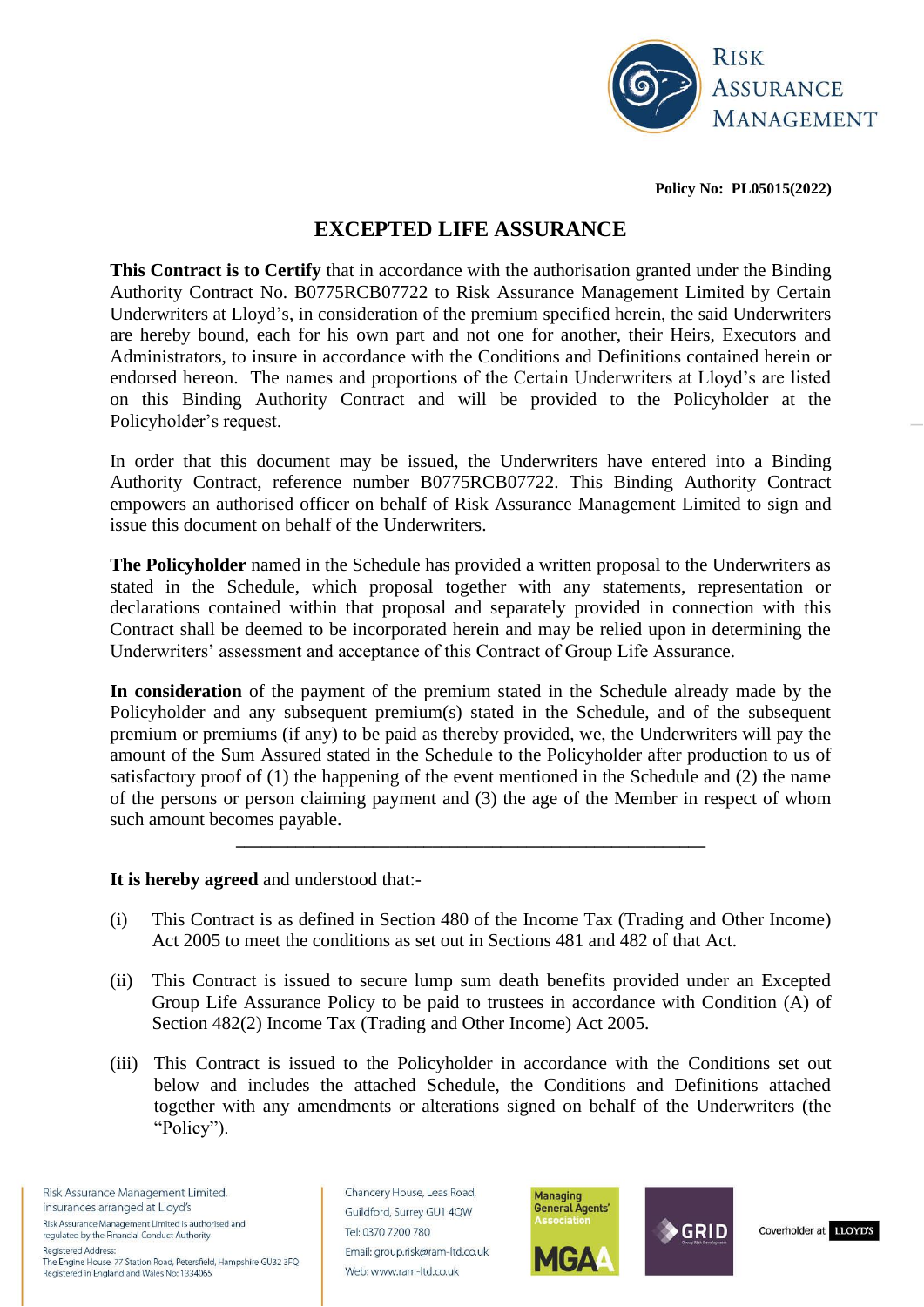

- (iv) The Policyholder will have no beneficial interest in any benefits payable under this Policy which will be applied by the Policyholder in accordance with the Scheme.
- (v) All monies payable under this Policy due to or from Risk Assurance Management Limited shall be made at its address at Chancery House, Leas Road, Guildford, Surrey, GU1 4QW or such other address as Risk Assurance Management Limited may notify to the Policyholder.
- (vi) In this Policy, where appropriate, referral to the masculine shall include the feminine and the singular the plural.
- (vii) The Law of England and Wales shall govern this Policy and the Courts of England and Wales alone shall have jurisdiction in any dispute arising.

**In witness** whereof this Policy has been signed at the place and on the date specified in the Schedule by:

……………………………………………………………………………..

Authorised Officer

For and on behalf of **Risk Assurance Management Limited** 

under Binding Authority Contract No. B0775RCB07722

Address: Chancery House, Leas Road, Guildford, Surrey, GU1 4QW

Authorised and Regulated by the Financial Conduct Authority

Date: 25 May 2022

### **PLEASE READ THIS POLICY CAREFULLY AND SEE THAT IT MEETS WITH YOUR REQUIREMENTS. PAY SPECIAL ATTENTION TO THE CONDITIONS, DEFINITIONS AND EXCLUSIONS. IF THIS ASSURANCE DOES NOT MEET WITH YOUR REQUIREMENTS THEN PLEASE CONSULT YOUR INSURANCE ADVISER.**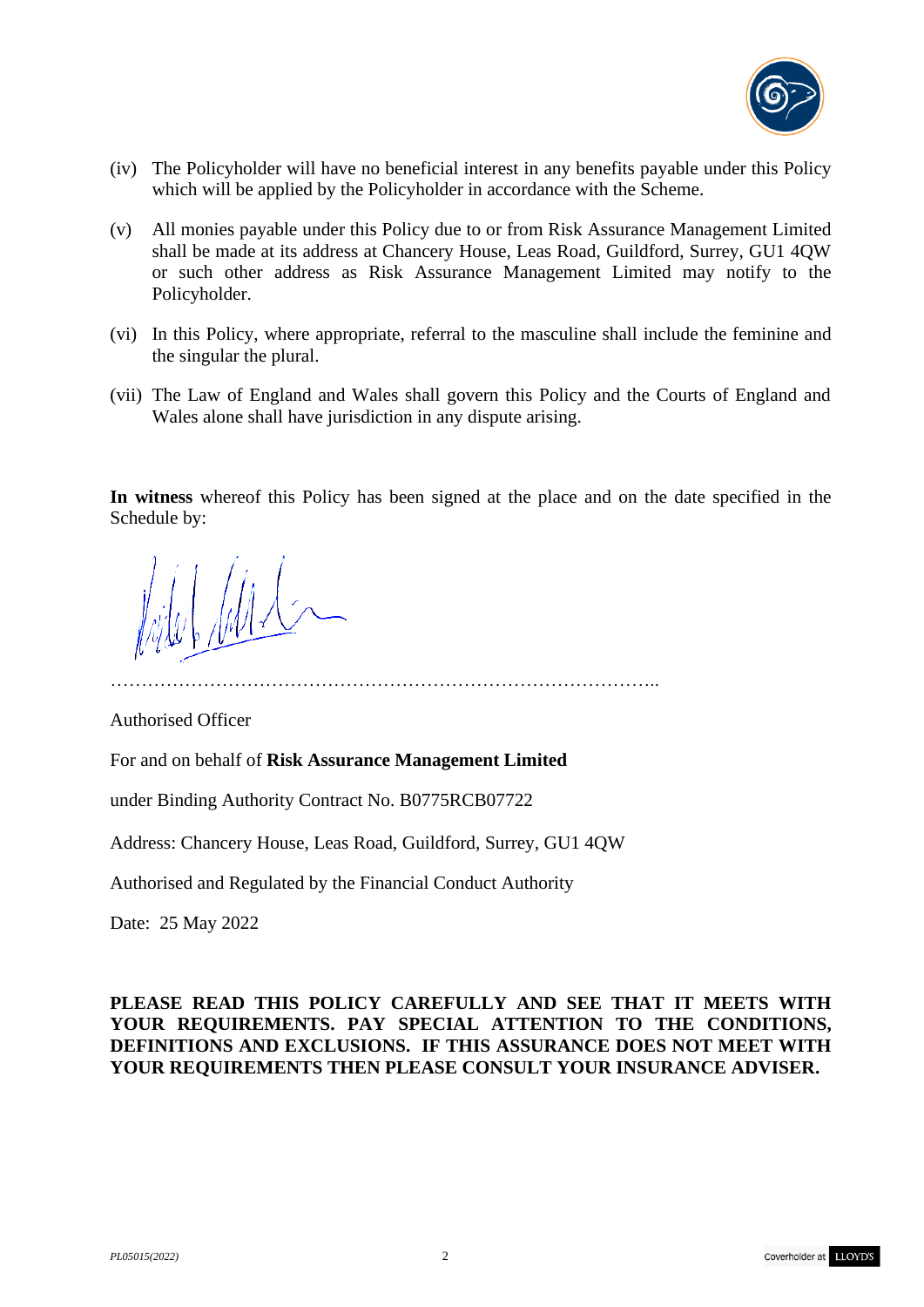

٦

# **SCHEDULE**

# **Attaching to and forming part of Policy number: PL05015(2022)**

| Date of Proposal and<br><b>Declaration:</b> | 07 April 2009.                                                                                                                                                                                                                                                                                                            |
|---------------------------------------------|---------------------------------------------------------------------------------------------------------------------------------------------------------------------------------------------------------------------------------------------------------------------------------------------------------------------------|
| <b>Type of Assurance:</b>                   | Life Term Assurance.                                                                                                                                                                                                                                                                                                      |
| <b>Period of Cover:</b>                     | From:<br>00.01 hrs on the First day of May 2022.                                                                                                                                                                                                                                                                          |
|                                             | To:<br>00.01 hrs on the First day of May 2023.                                                                                                                                                                                                                                                                            |
| <b>Scheme:</b>                              | Merseyside Police Group Insurance Trust.                                                                                                                                                                                                                                                                                  |
| Policyholder:                               | The Trustees of Merseyside Police Group Insurance Trust.                                                                                                                                                                                                                                                                  |
| <b>Members:</b>                             | Eligible Members whose membership of the Scheme has commenced.                                                                                                                                                                                                                                                            |
| <b>Eligible Members:</b>                    | All present and future Serving Members in the service of Merseyside<br>Police, the Port of Liverpool Police and the Isle of Man Constabulary<br>who have attained the age of 16 years but who have not attained the age<br>of 69 years and until they attain age 70 years as more particularly defined<br>in this Policy. |
| <b>Sum Assured:</b>                         | The benefit in respect of each Member or Child shall be an amount as<br>shown in Table A.                                                                                                                                                                                                                                 |
| <b>Temporary Absence:</b>                   | Up to age 70 years in the event of illness or injury;                                                                                                                                                                                                                                                                     |
|                                             | <sub>or</sub><br>Up to five consecutive years, from the first date of absence, for maternity,<br>paternity or parental leave.                                                                                                                                                                                             |
|                                             | or<br>Up to three consecutive years, from the first date of absence, in the event<br>of any other cause.                                                                                                                                                                                                                  |
| <b>Catastrophic Event limit:</b>            | Not Applicable.                                                                                                                                                                                                                                                                                                           |
| <b>Exclusions:</b>                          | Not Applicable.                                                                                                                                                                                                                                                                                                           |
| <b>Premium Rate(s):</b>                     | See Table B.                                                                                                                                                                                                                                                                                                              |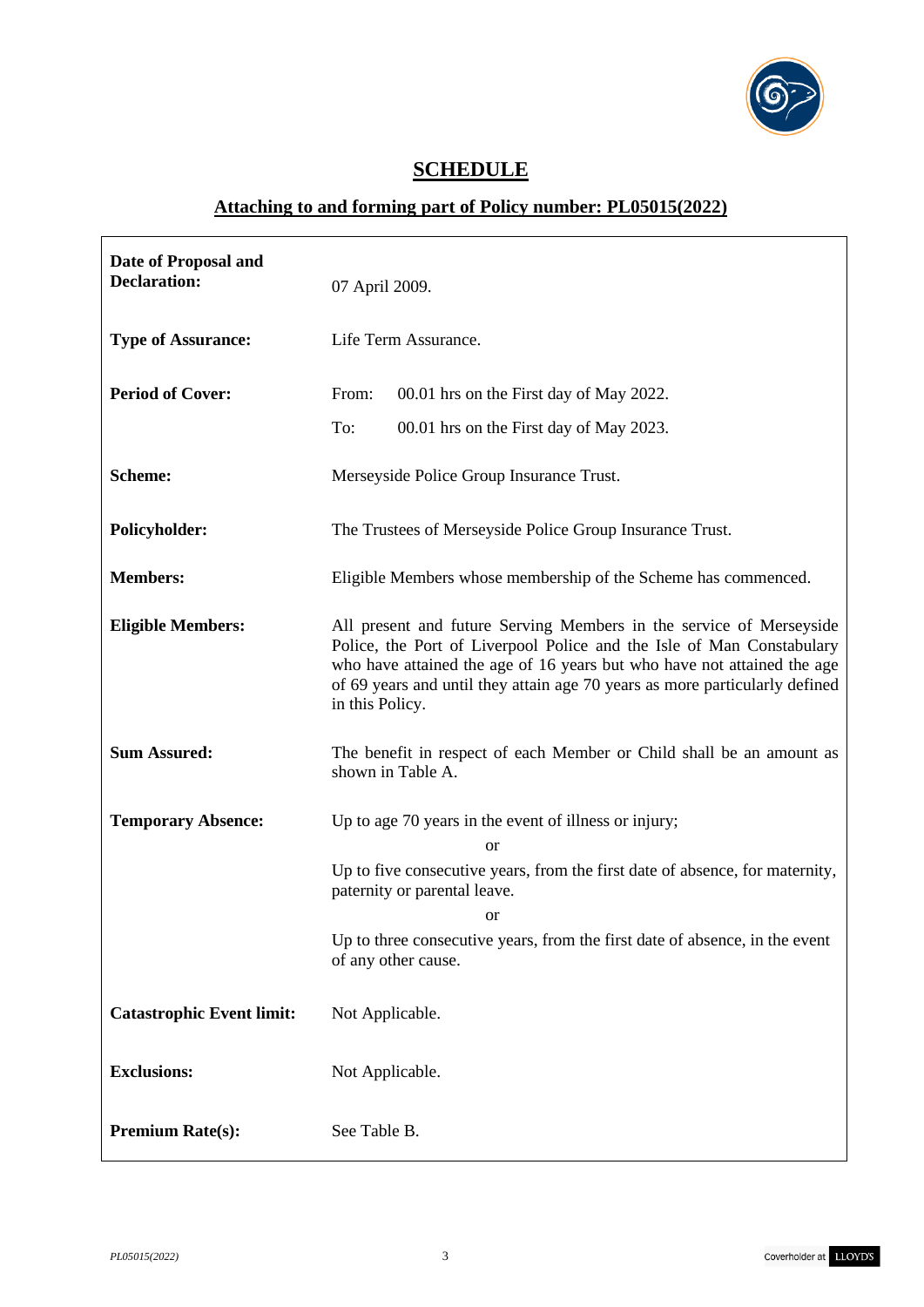

| <b>Premium Rate(s)</b><br><b>Guarantee Period:</b>                                | 3 years expiring at 00.01 hrs on 01 May 2025.                                                                                                                              |
|-----------------------------------------------------------------------------------|----------------------------------------------------------------------------------------------------------------------------------------------------------------------------|
| <b>Commencement Date of</b><br><b>Premium Rate(s)</b><br><b>Guarantee Period:</b> | 00.01 hrs on 01 May 2022.                                                                                                                                                  |
| <b>Premium Frequency:</b>                                                         | Per Calendar Month.                                                                                                                                                        |
| Event upon which the Sum<br><b>Assured is payable:</b>                            | The death of a Member or Child during the Period of Cover or upon a<br>Member's diagnosis of a Terminal Prognosis as described in Point 6 of<br><b>Benefit Conditions.</b> |
| To whom payable:                                                                  | The Policyholder.                                                                                                                                                          |
| <b>Binding Authority</b><br><b>Contract No.</b>                                   | B0775RCB07722.                                                                                                                                                             |
| Signed:<br>$\mathcal{L} \cdot \mathbf{t} = \mathcal{L} \cdot \mathbf{t}$          | <b>Date:</b> 25 May 2022                                                                                                                                                   |

**Signed: Date:** 25 May 2022

 **Authorised Officer**

**Risk Assurance Management Limited** 

at the offices of Risk Assurance Management Limited

Chancery House, Leas Road, Guildford, Surrey, GU1 4QW

**Notices affecting this Policy must be sent in writing to the Company's Office at Chancery House, Leas Road, Guildford, Surrey, GU1 4QW or such other address as Risk Assurance Management Limited may have notified to the Policyholder.**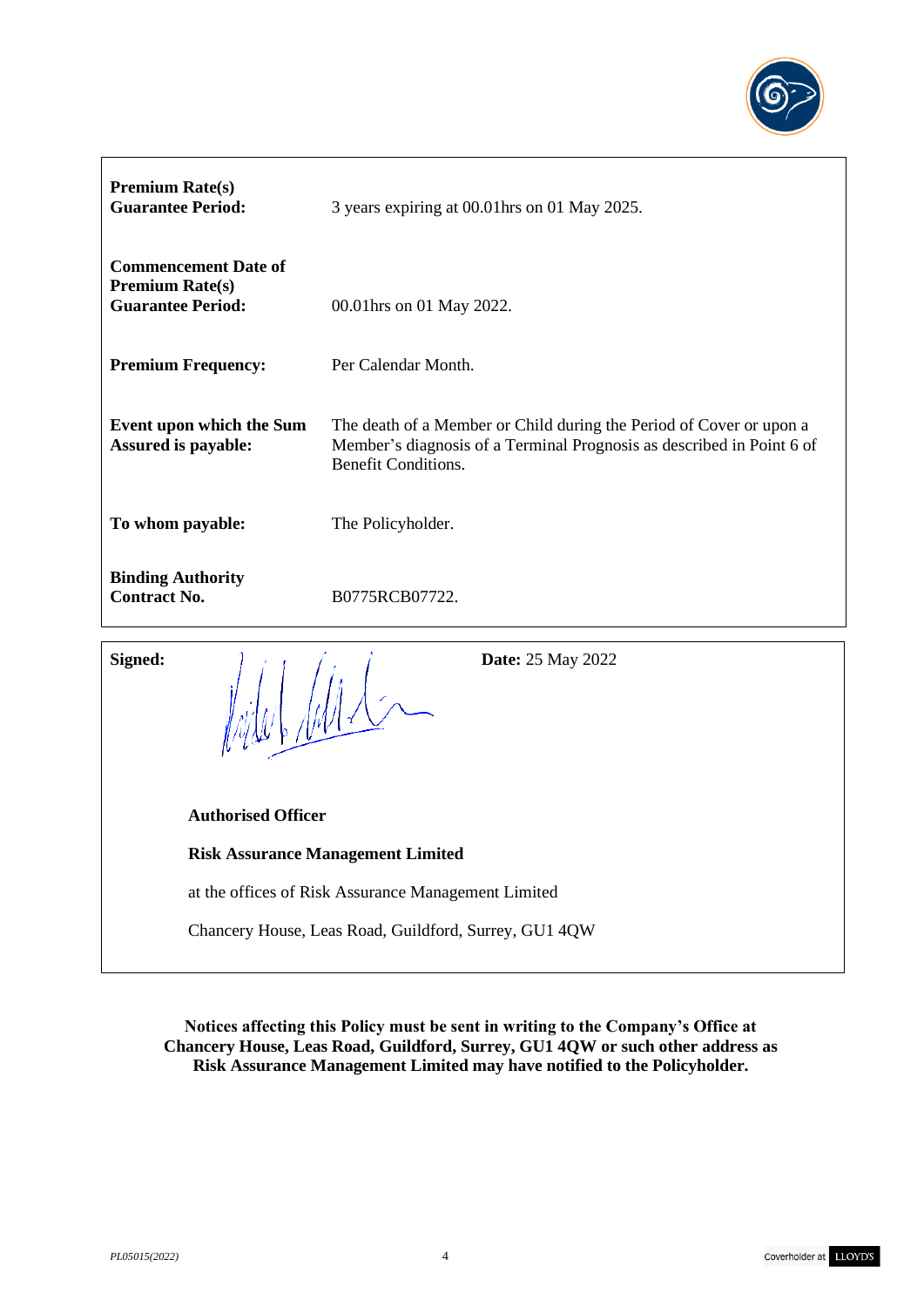

# **TABLE A**

The Life Assurance Benefit in the case of all Members in the service of Merseyside Police or the Port of Liverpool Police shall be an amount equal to £140,000.

The Life Assurance Benefit in the case of all Members in the service of the Isle of Man Constabulary shall be an amount equal to £150,000.

The Life Assurance Benefit in the case of a Child shall be an amount equal to £3,000.

Note: Under this Policy, or any subsequent replacement Policy issued by the Company, the Life Assurance Benefit will be subject to an appropriate reduction in respect of the Member where a previous payment of Terminal Prognosis Advance has been paid.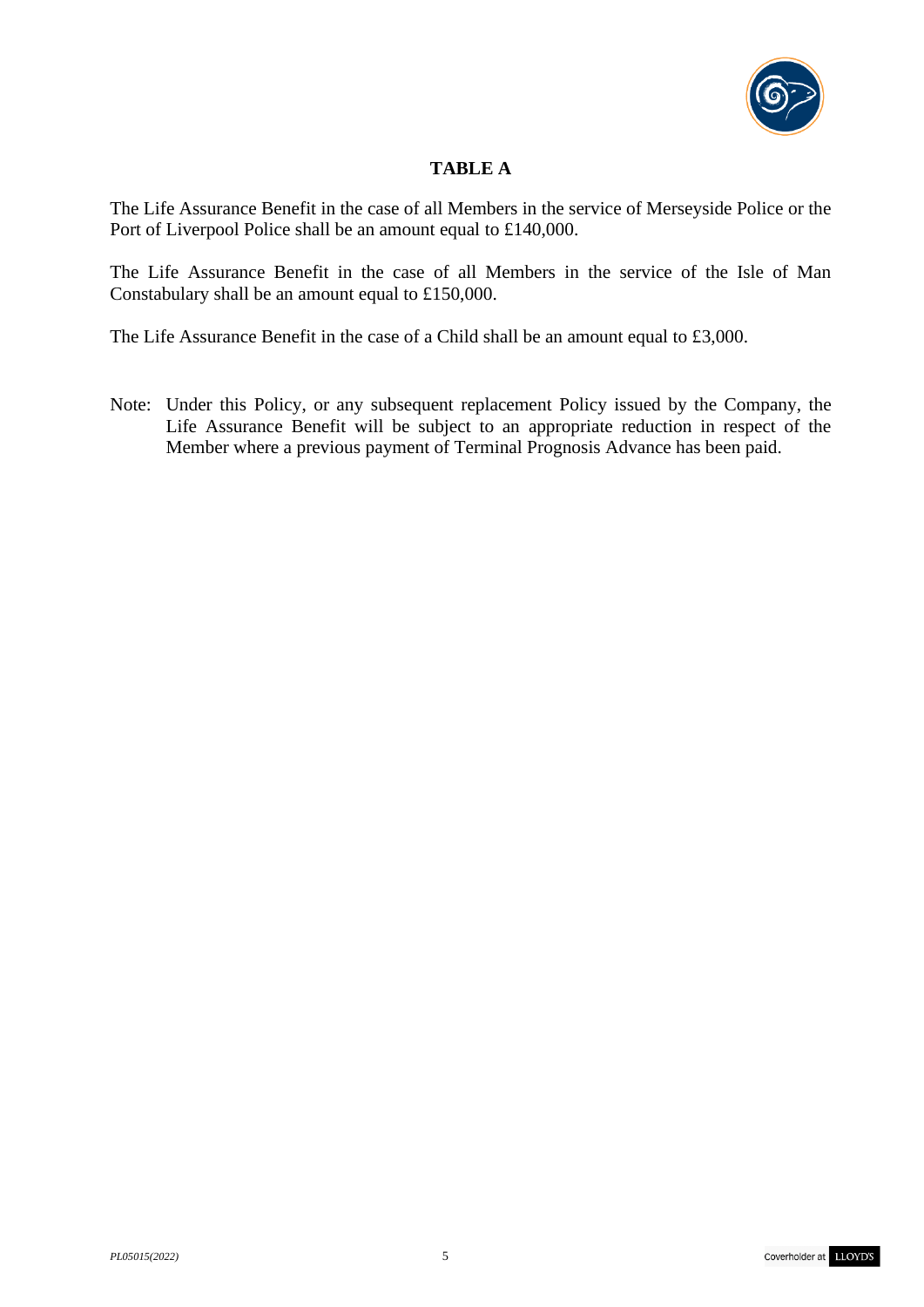

# **TABLE B**

The Premium Rate(s) in the case of all Members shall be an amount agreed between Risk Assurance Management Limited and Philip Williams & Co Insurance Management.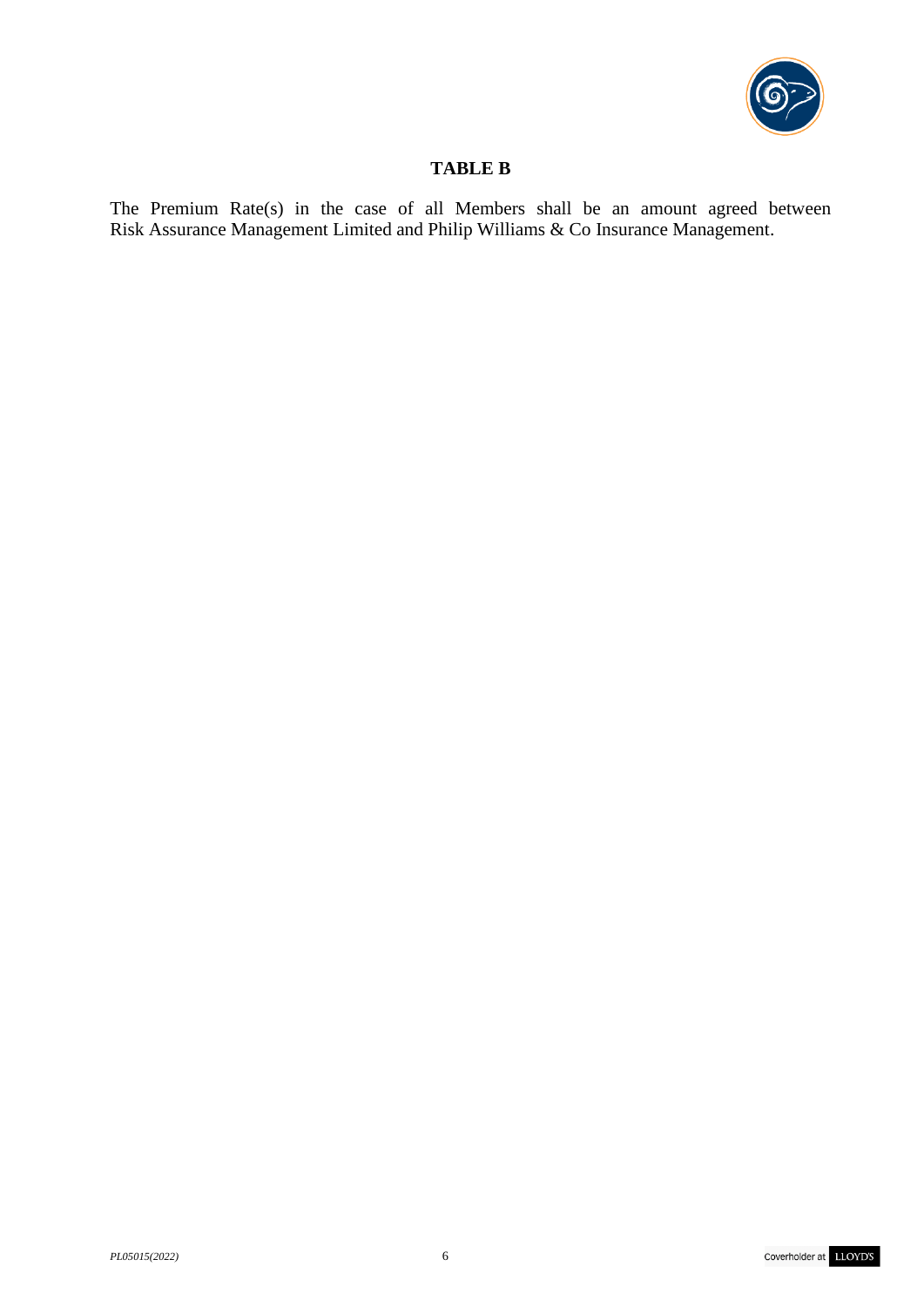

# **GENERAL CONDITIONS**

### **1. PERIOD OF POLICY**

Subject to the provisions of these General Conditions this Policy shall continue from the Commencement Date of the Premium Rate(s) Guarantee Period stated in the Schedule and cover shall be renewable by the issue of a new Schedule annually thereafter.

In the event that the Premium Rate(s) Guarantee Period exceeds the Period of Cover under this Policy a new Schedule will be issued for the remainder of the Premium Rate(s) Guarantee Period at the same Premium Rate(s).

#### **2. VARIATION OF CONDITIONS**

The Company reserves the right from time to time to vary any Conditions of this Policy and the Schedule and of any endorsement attaching to it upon giving to the Policyholder two months notice of its intention.

#### **3. PROVISION OF NECESSARY INFORMATION**

It is the Policyholder's responsibility to provide the Company with all the necessary data when requested by the Company. It is the Policyholder's duty to ensure that all data and information provided is correct and it is agreed that the Company shall be entitled to rely upon the data, information or evidence so furnished.

#### **4. SCHEME ALTERATIONS**

The Conditions of this Policy shall not be changed unless and until the Company shall have agreed in writing to such change.

If the number of Members or Sum Assured changes by more than 20% from the Commencement Date of Premium Rate(s) Guarantee Period, the Company reserves the right to amend the Conditions of this Policy including (for the avoidance of doubt) the Premium Rate(s) with effect from the date the change occurred.

### **5. FRAUDULENT OR MISLEADING INFORMATION**

Any fraud, concealment or deliberate mis-statement by the Member, or anyone acting on behalf of the Member, if unknown to the Policyholder affecting assurance under this Policy or in connection with the making of any claim hereunder shall render this Policy null and void in so far as it relates to the Member in question but any such fraud, concealment or deliberate mis-statement by or known to the Policyholder shall render the whole Policy null and void and all claims hereunder shall be forfeited.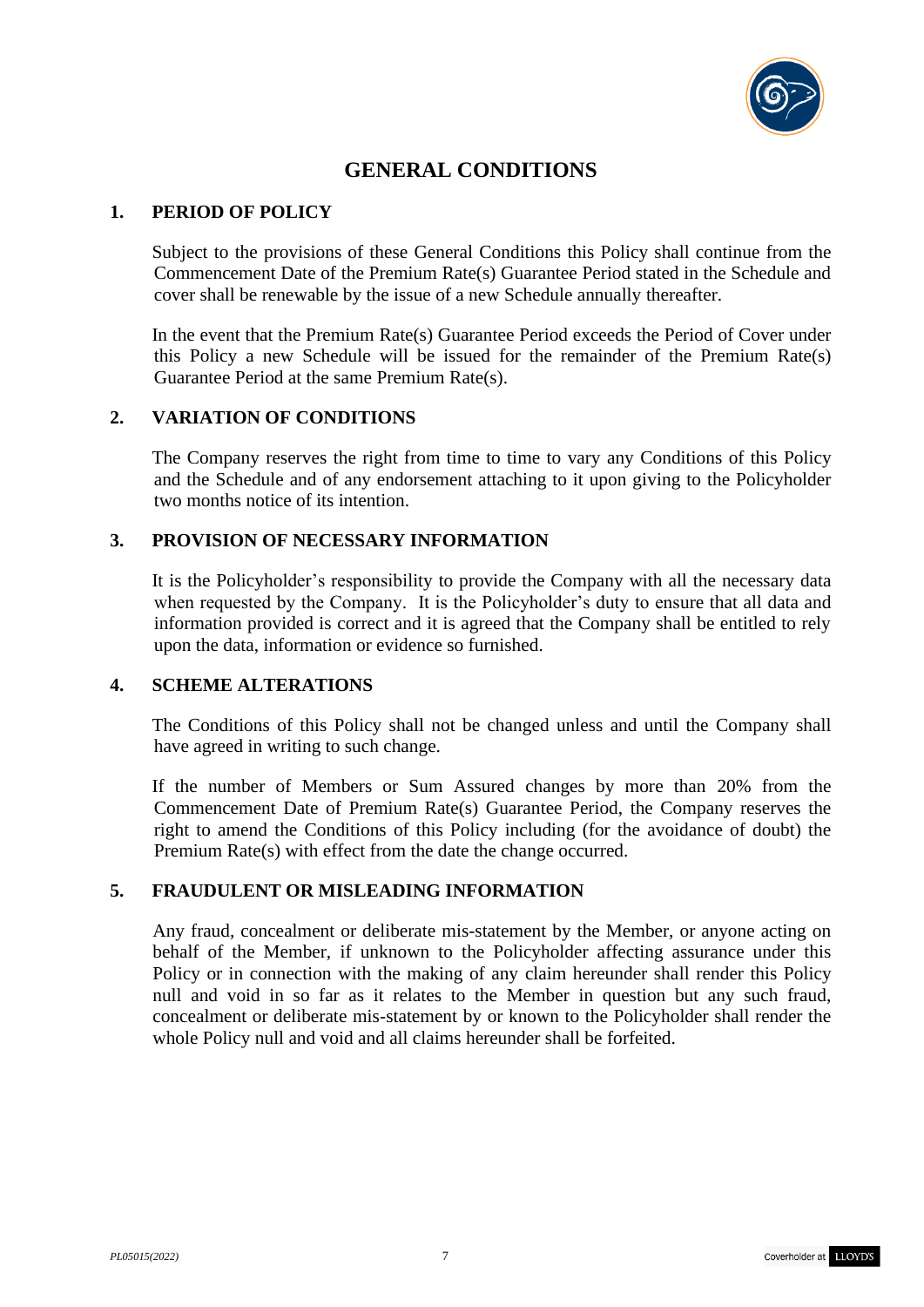

#### **6. PROFIT PARTICIPATION AND SURRENDER VALUE**

This Policy does not participate in profits and has no surrender value.

#### **7. INFRINGEMENT OF POLICY CONDITIONS AND DEFINITIONS**

The Company reserves the right upon giving written notice to the Policyholder to terminate this Policy in the event of breach or infringement of the Conditions of this Policy and payment of any benefit shall be conditional upon the Policyholder complying with the Conditions of this Policy.

#### **8. CONTRACTS (RIGHTS OF THIRD PARTIES) ACT 1999**

All third party rights granted by the Contract (Rights of Third Parties) Act 1999 are excluded from this Policy.

#### **9. REINSTATEMENT OF POLICY**

If the Policy has lapsed due to non-payment of premium on the due date then, in accordance with Premium Condition 2, it can be reinstated within one month if premium payments are resumed. If the premium discontinuance has exceeded two months, the Policy having already lapsed, agreement will be required from the Company to reinstate the Policy and premium payments must be resumed in accordance with that agreement.

#### **10. DISCONTINUANCE OF SCHEME**

The Policyholder shall have the right to terminate the Policy by giving written notice to the Company. The Policy will terminate from the date the Company receives the written notice and any cancellation will not be backdated and premiums will be charged for the time on risk.

The Company reserves the right to cancel the Policy if the Policyholder fails to comply with the Conditions of the Policy.

The Scheme will cease immediately should the provision of the benefits payable under the Policy cease to be paid in accordance with Sections 481 and 482 of the Income Tax (Trading and Other Income) Act 2005.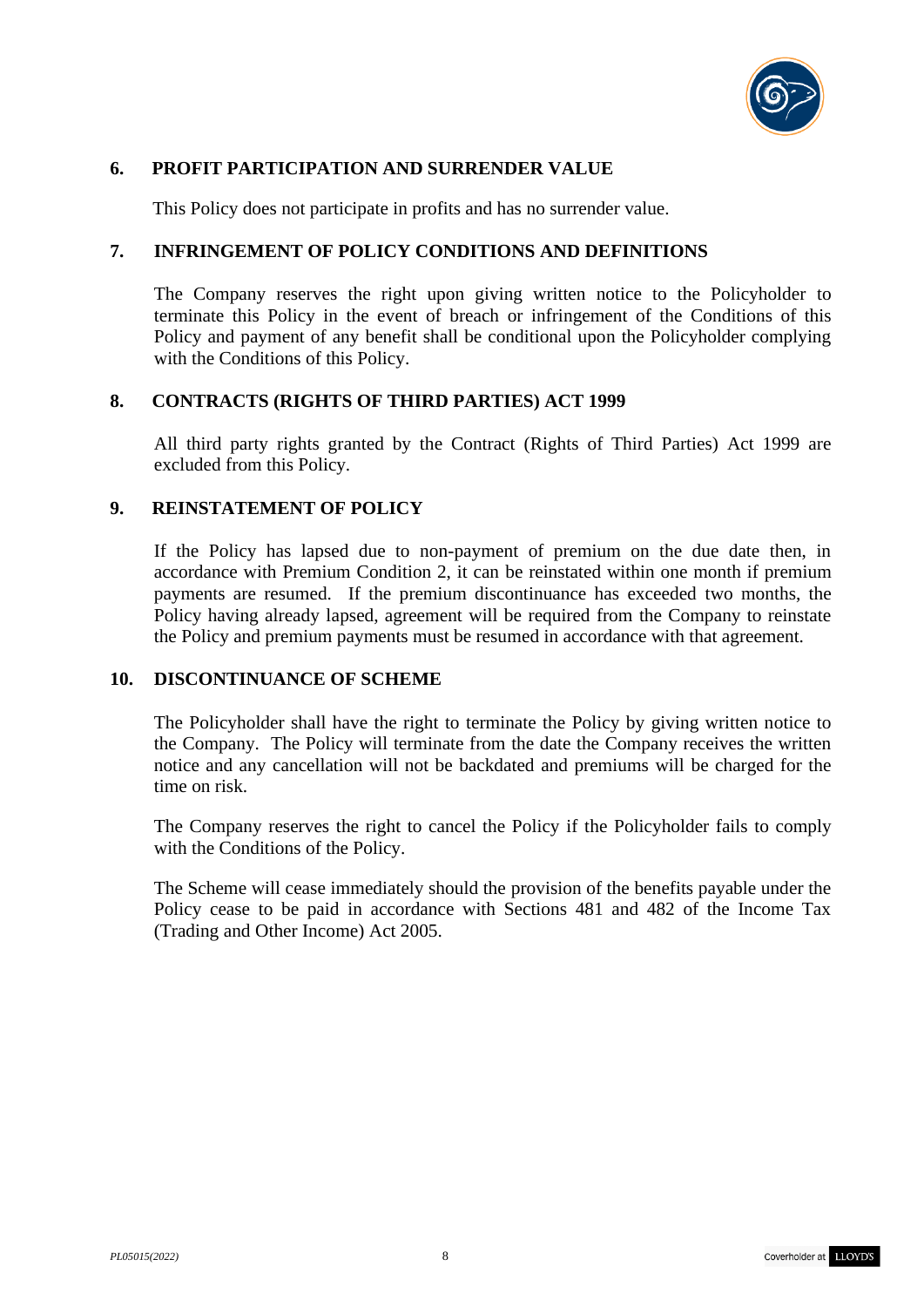

# **MEMBERSHIP CONDITIONS**

### **1. ELIGIBLE MEMBERS**

In exceptional circumstances the Policyholder may waive the qualifications of age and any Member in respect of whom this qualification is waived shall be an Eligible Member with the prior agreement of the Company.

Eligible Members can also include Members who are seconded to another police force or agency in the United Kingdom. For the avoidance of doubt, a person shall cease to be an Eligible Member forthwith upon the happening of point 6 in Membership Conditions.

# **2. SECONDMENTS**

Cover may continue for a Member who is temporarily seconded to another police agency or task force within the United Kingdom whilst remaining in the employment of the police force as stated in the Policy Schedule and will continue for the duration of the Secondment. For Secondments that are outside the United Kingdom but within Europe cover may continue for a maximum period of thirty-six months from the first day of Secondment. For Secondments that occur in non-European locations, cover will be provided for a period of twelve consecutive months from the first day of Secondment.

# **3. COMMENCEMENT OF COVER**

The date upon which cover will commence for each Member will be the Member's Normal Entry Date which shall be:-

i) As from commencement of the Period of Cover if he is on that date an Eligible Member;

or

ii) As from the first date on which he is an Eligible Member;

or

iii) As from the date on which he is deemed to be an Eligible Member in the event of the Policyholder waiving the qualification of age or any other requirement.

The commencement of cover is subject to acceptance of the Member's assurance by the Company as described below.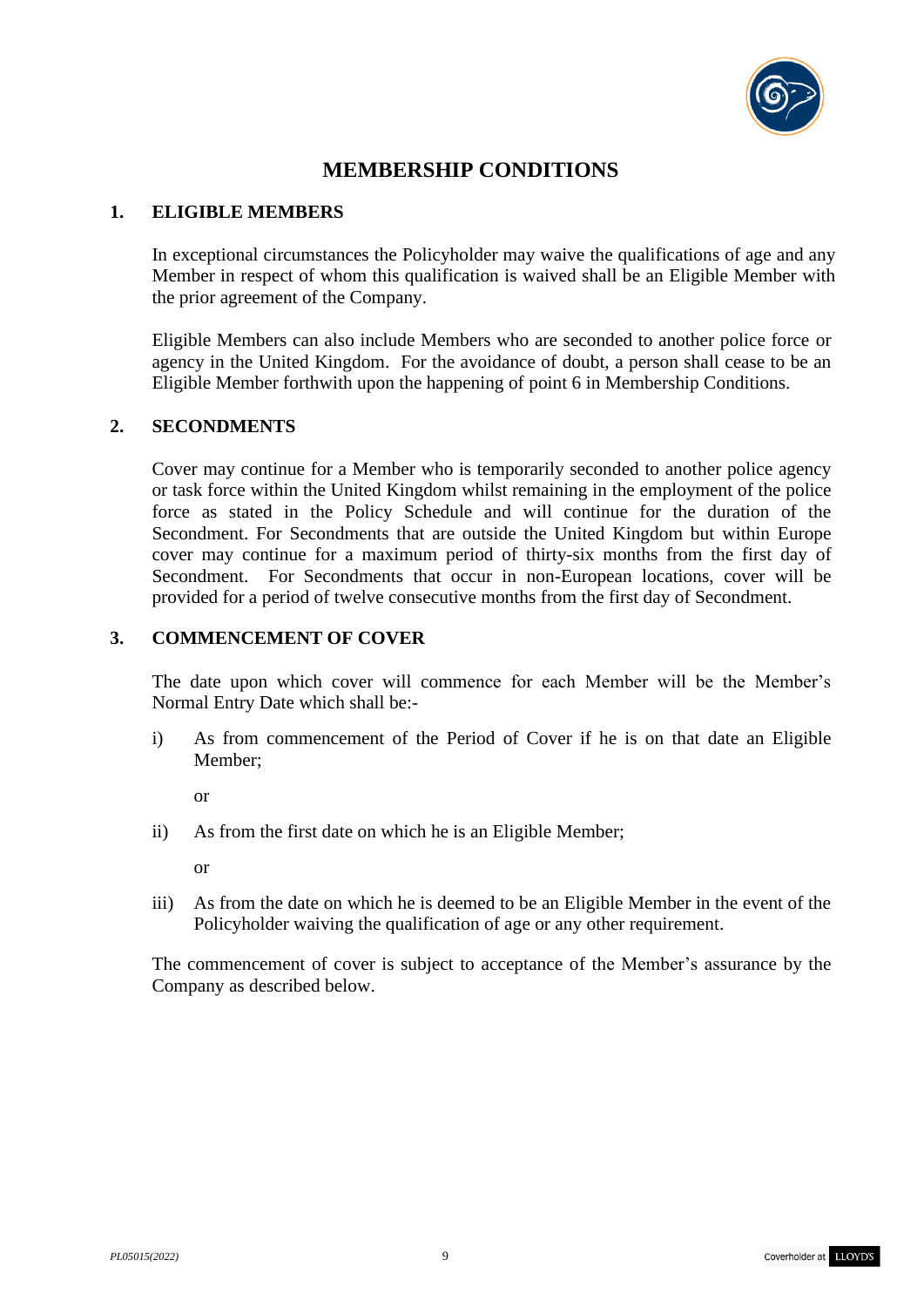

### **4. ACCEPTANCE OF ASSURANCE**

The Company will accept the assurance of an Eligible Member as a Member covered under this Policy only from his Normal Entry Date, otherwise he will be subject to any Evidence of Insurability that the Company may require.

Subsequent increases in the amount of a Member's benefit will also be subject to acceptance by the Company.

#### **5. TEMPORARY ABSENCE**

A Member who is temporarily absent from work for whatever reason may be deemed to continue as a Member, as specified in the Schedule under Temporary Absence.

If payment of premiums has been discontinued during any such period of Temporary Absence then the benefit of the Member may be recommenced without evidence of health following the Member's completion of two consecutive calendar months without absence in his normal occupation after return to work. For this purpose normal occupation means the occupation followed by the Member immediately prior to the commencement of his Temporary Absence.

# **6. TERMINATION OF A MEMBER'S ASSURANCE**

The assurance of a Member will terminate immediately in the event of:-

- (i) Discontinuance of payment of premiums whether generally or in relation to that Member including discontinuance of payment of premiums as referred to in Membership Condition 5 (Temporary Absence);
	- or
- (ii) The Member ceasing to be an Eligible Member;

or

(iii) The Member ceasing to be considered to be in service on the expiry of the period of permitted absence from work as defined in Membership Condition 5 (Temporary Absence);

or

(iv) The Member being absent from work for any reason other than during a period of Secondment as described in Condition 2 or of Temporary Absence described in Condition 5.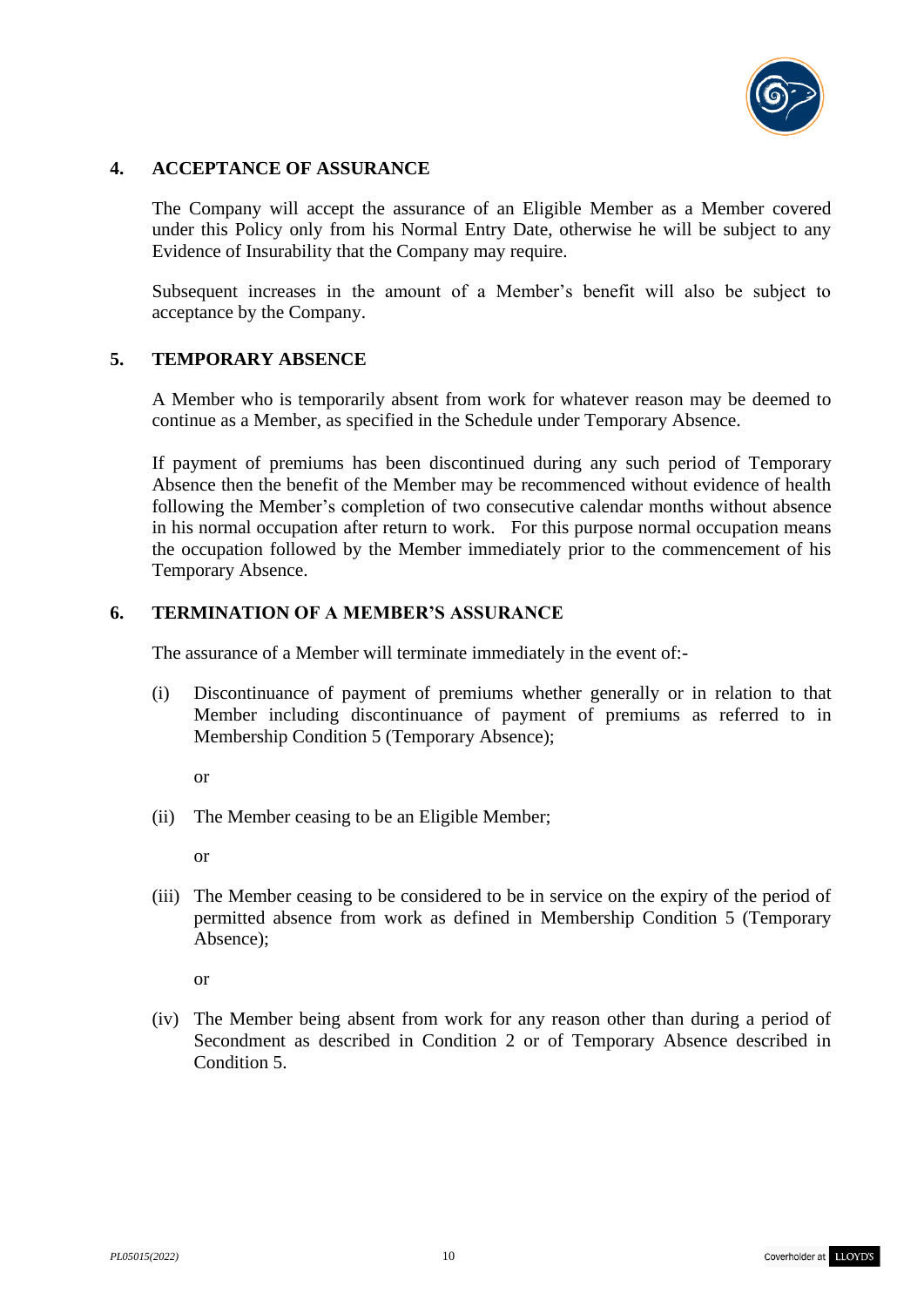

# **BENEFIT CONDITIONS**

### **1. AMOUNT OF BENEFIT**

The Sum Assured appropriate to a Member or Child as stated in Table A of the Schedule.

### **2. WHEN PAYABLE**

On the death of a Member or Child, during the Period of Cover or upon a Member's diagnosis of a Terminal Prognosis as described in Benefit Condition 6, subject to all necessary proof to enable the Company to accept the claim.

#### **3. TO WHOM PAYABLE**

The Policyholder in trust for the benefit of such one or more persons as the Policyholder in its absolute discretion shall decide in accordance with the Scheme.

# **4. CATASTROPHIC EVENT**

When a Catastrophic Event limit is stated in the Policy Schedule the following Benefit Condition will apply:-

The maximum aggregate liability of the Company to the Policyholder for a death or a series of deaths (irrespective of the date or place of death) attributable directly or indirectly to a Catastrophic Event shall be the Catastrophic Event limit.

Allocation of benefits to the Policyholder resulting from the death or a series of deaths attributable directly or indirectly to a Catastrophic Event and thus subject to the Catastrophic Event limit, shall be in the chronological order of the dates upon which written notification of each death claim is received by the Company provided always that the Company's liability in respect of all such claims under the Policy shall not exceed the Catastrophic Event limit.

In so far as more than one such written notification is received by the Company on the same day and in a total amount that would cause the Catastrophic Event limit to be exceeded, the Company shall be entitled in its sole discretion to pay such claims on a reduced pro-rata basis according to the remaining balance of the Catastrophic Event limit such that the Company's total liability for such claims under the Policy shall not exceed the Catastrophic Event limit.

If the Catastrophic Event limit is reached (as set out in paragraph 1 above), the Company will pay the Catastrophic Event limit stated in the Schedule to the Policyholder and the Policyholder will be responsible for the allocation of benefits as stated above.

# **5. ALTERATION IN LIFE ASSURANCE BENEFIT**

Any alteration in benefits agreed by the Company as referred to in General Condition 4 shall for the purpose of this Policy take effect on the day on which the alteration takes effect for the purpose of the Scheme.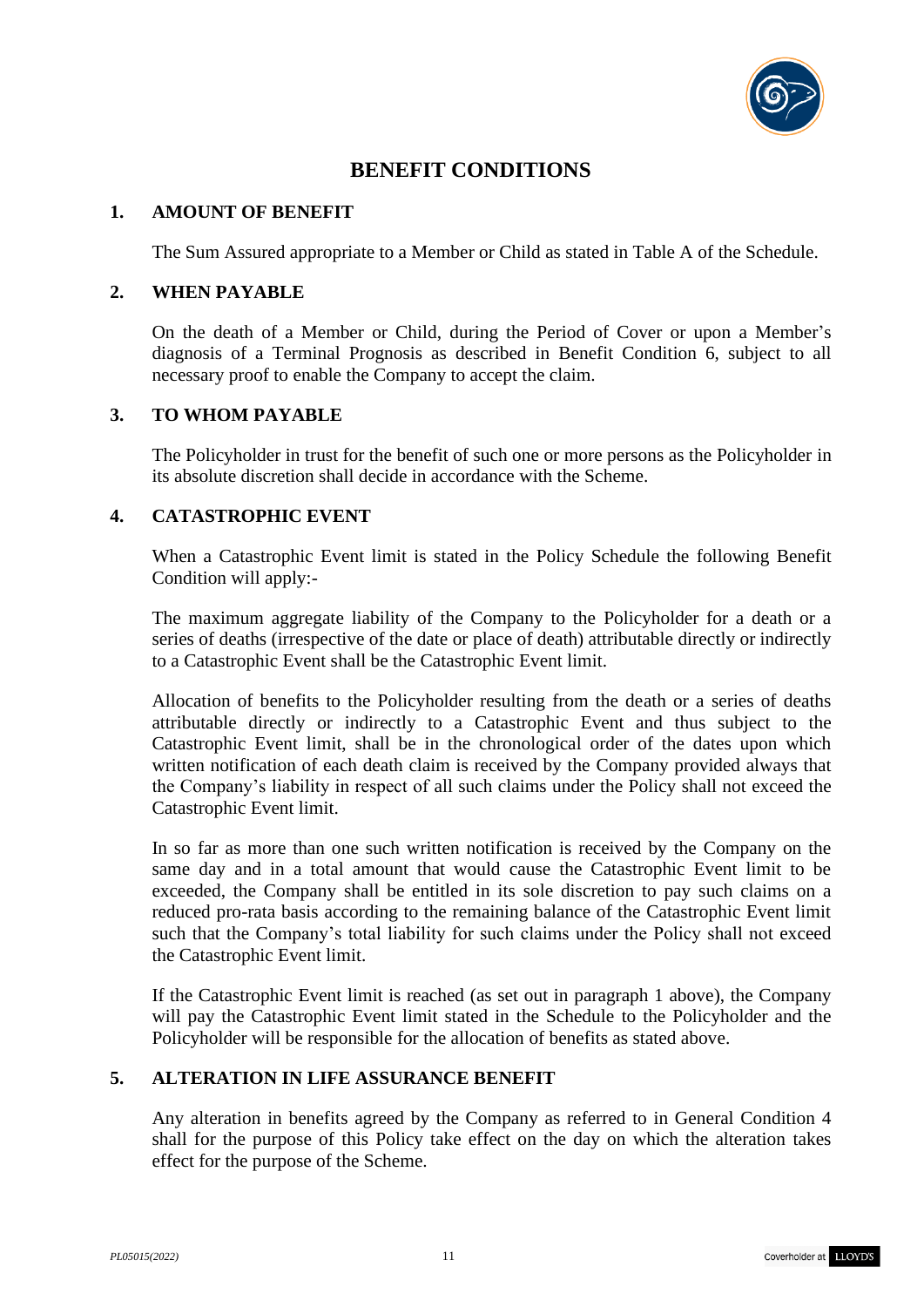

# **6. TERMINAL PROGNOSIS ADVANCE (Only Available To Members Who Have Not Attained Age 69)**

If a Terminal Prognosis of less than 12 months is made by a qualified medical practitioner in respect of a Member, the Trustees will be entitled to apply for an advance of 20% of the Life Assurance Benefit which is appropriate to that Member calculated in accordance with Table A at the date of receipt of the claim by the Company. In the event of the subsequent death of the relevant Member during the currency of this Policy the remaining balance of the Life Assurance Benefit will be payable.

If a Terminal Prognosis Advance has been paid in respect of a Member, no further Terminal Prognosis benefit is payable on the same Member under this Policy or any subsequent replacement Policy issued by the Company, irrespective of the length of time the Member may have actually survived. Similarly, the restriction to one payment of Terminal Prognosis benefit per Member is also irrespective of any subsequent medical condition suffered by the Member.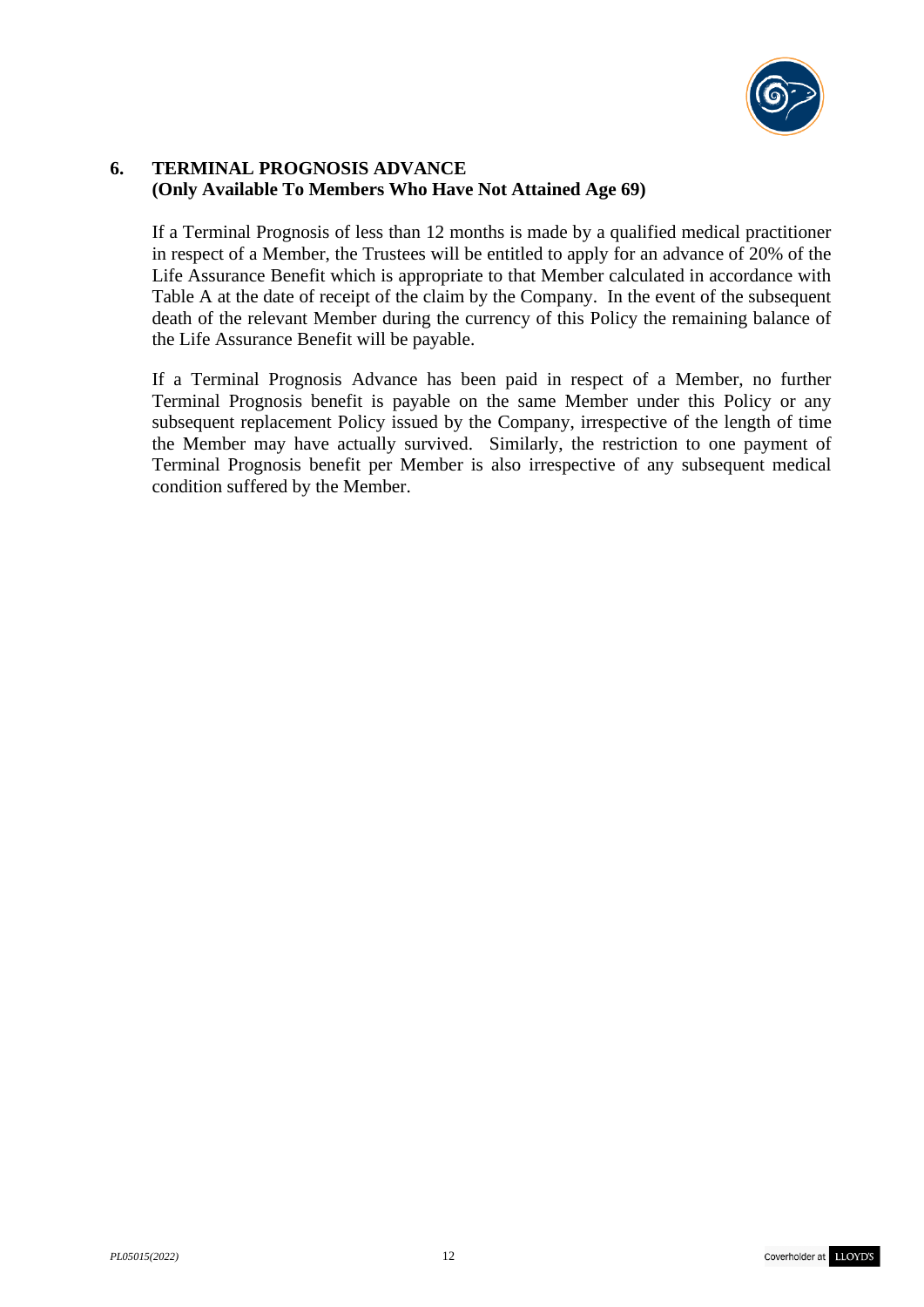

# **PREMIUM CONDITIONS**

#### **1. AMOUNT OF PREMIUM**

The amount of premium will be the aggregate of premiums in respect of all Members ascertained in accordance with the Premium Rate(s) shown in Table B.

### **2. WHEN PAYABLE**

At the commencement of the Period of Cover and at each subsequent Policy Anniversary Date. If the premiums are payable by instalments the appropriate instalment in respect of each Member shall be due on the first day of the instalment period.

Two months of grace shall be allowed for the payment of any premium. If any claim arises during that period no amount shall become due in respect of such claim until confirmation is received that the Member's premium is paid up to date.

#### **3. PREMIUM COSTING**

The premium due per Member will be calculated in accordance with the Company's normal group underwriting philosophies and procedures.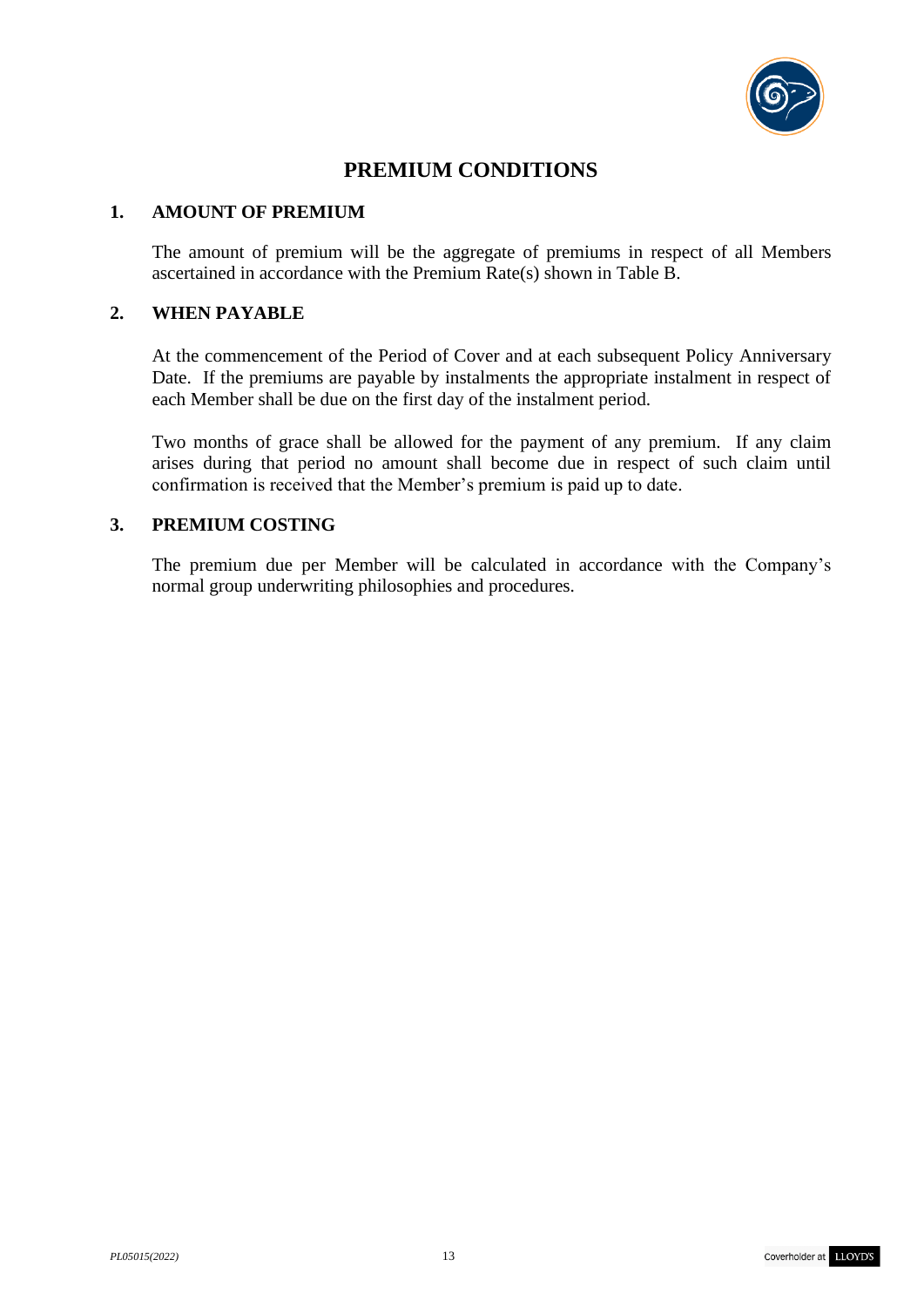

# **CLAIM CONDITIONS**

# **NOTIFICATION OF A DEATH CLAIM**

Upon the death of a Member or Child notification of the claim by the Policyholder should be advised to the Company as soon as possible. Notification should be made in writing to the Company at its address shown in the Schedule to this Policy.

No benefit will be payable under the Policy in respect of any claim if it is not submitted in time to enable the claim to be settled by the Company within two years of the date the Trustees first knew of the Member's or Child's death, or the date which the Trustees could reasonably have been expected to have known of the Member's or Child's death.

#### **DOCUMENTARY EVIDENCE REQUIRED FOR A DEATH CLAIM**

- (a) A Claim form fully completed and signed by the Policyholder (the Trustees of the Scheme).
- (b) The Member's or Child's original death certificate or the original coroner's certificate.
- (c) Evidence of the Member's or Child's entitlement to benefit.
- (d) Evidence of the Member's or Child's Date of Birth.
- (e) Any additional information deemed necessary by the Company.

#### **NOTIFICATION OF A TERMINAL PROGNOSIS CLAIM**

Upon confirmation of a Terminal Prognosis of less than 12 months by a medical practitioner, notification should be made in writing to the Company at its address shown in the Schedule to the Policy.

#### **DOCUMENTARY EVIDENCE REQUIRED FOR A TERMINAL PROGNOSIS CLAIM**

- (a) A Terminal Prognosis Claim form fully completed and signed by the claimant and the Policyholder (the Trustees of the Scheme).
- (b) Written confirmation of the Terminal Prognosis from a suitable medical consultant or practitioner.
- (c) Evidence of the Member's entitlement to benefit.
- (d) Evidence of the Member's Date of Birth.
- (e) Any additional information deemed necessary by the Company.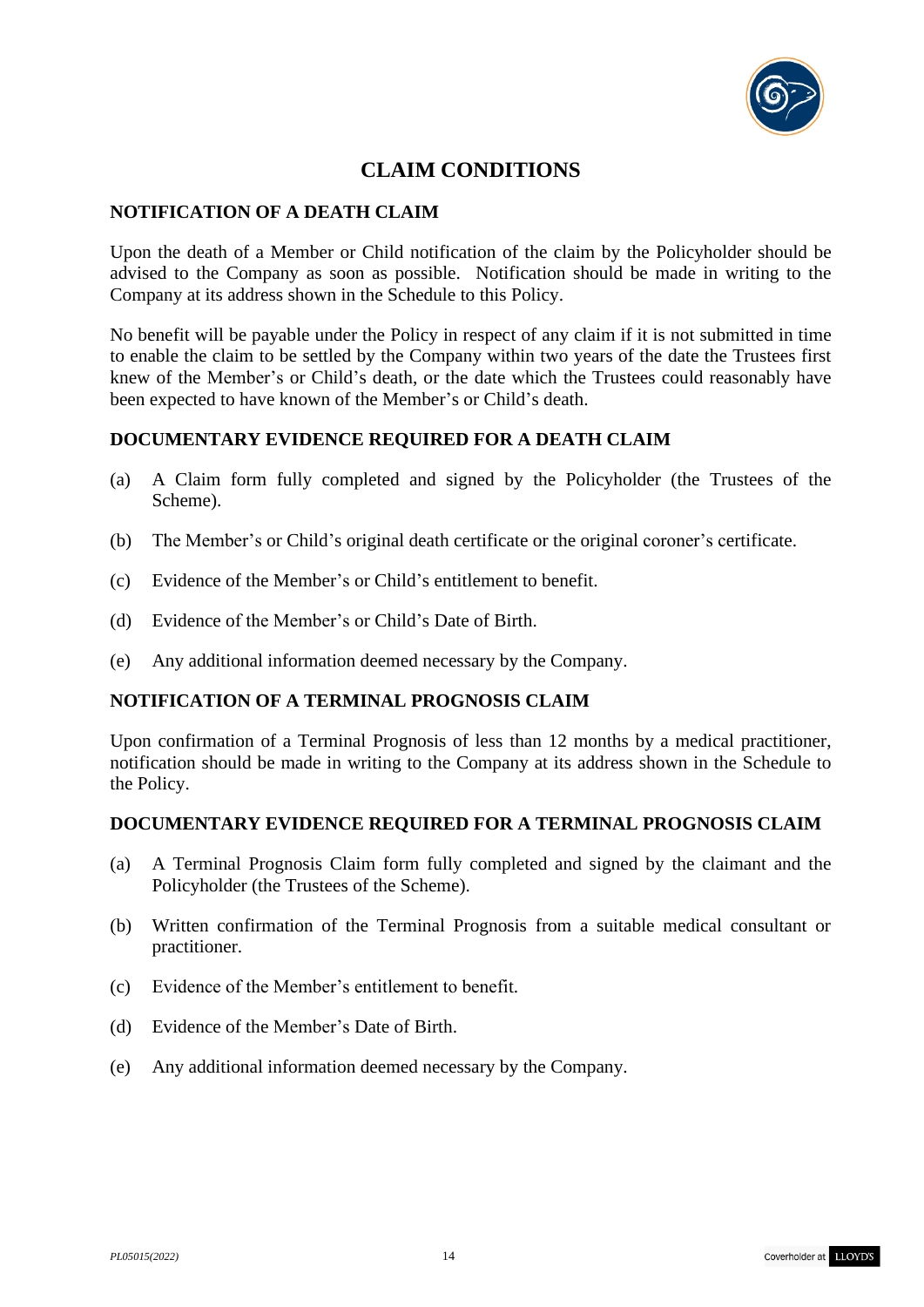

# **DEATH CLAIM SETTLEMENT**

On acceptance by the Underwriters of a claim, settlement of the amount payable will be made by electronic transfer to the Policyholder.

All claim payments will only be made payable to the Policyholder (the Trustees of the Scheme) whose acceptance will be a full discharge of the Company's liability under this Policy.

# **TERMINAL PROGNOSIS CLAIM SETTLEMENT**

On acceptance by the Underwriters of a claim, settlement of the amount payable will be made by electronic transfer to the Policyholder.

All claim payments will only be made payable to the Policyholder (the Trustees of the Scheme) whose acceptance will be a full discharge of 20% of the Member's current applicable benefit.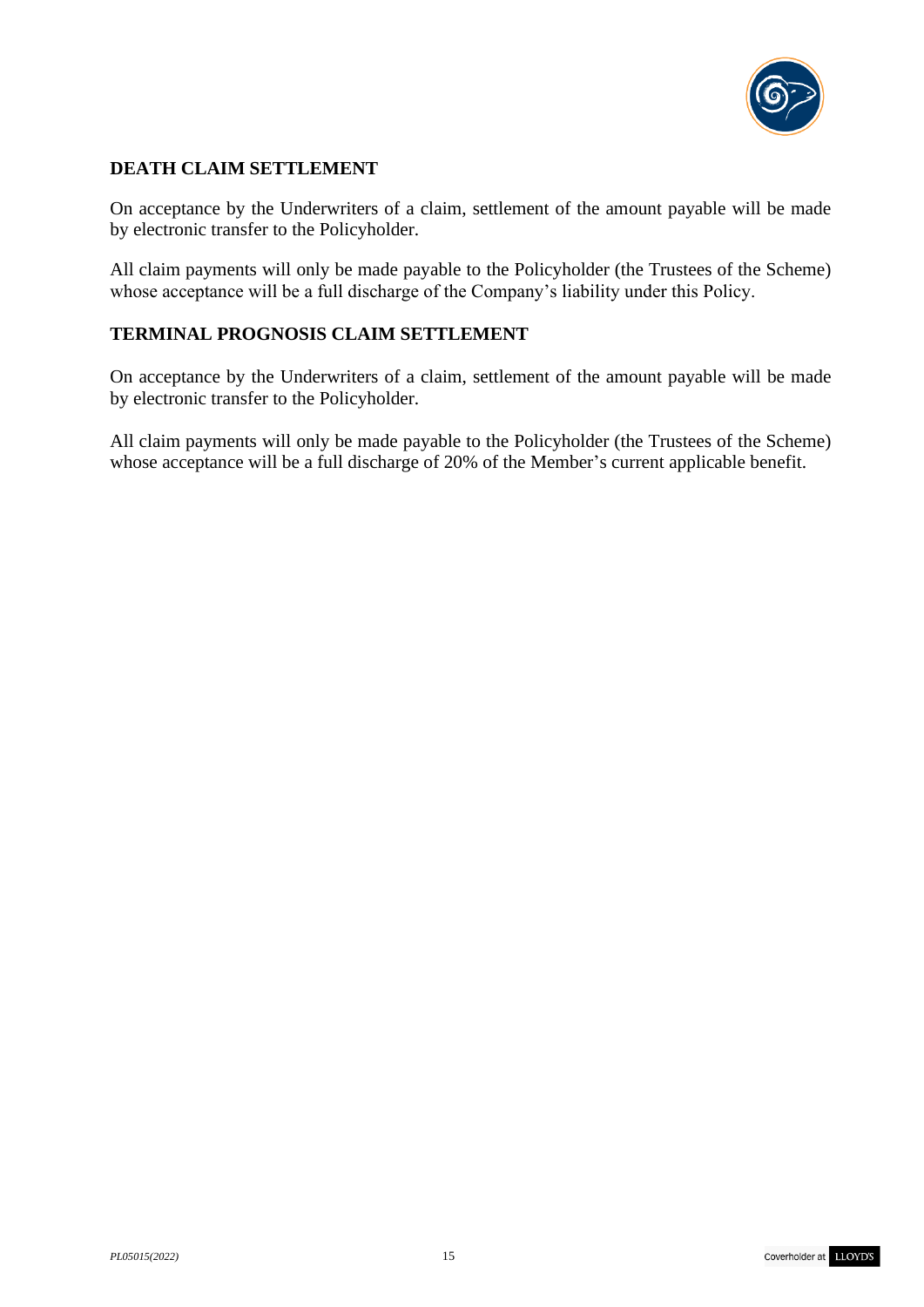

# **DEFINITIONS**

| <b>Benefit Conditions:</b>                                                 | The conditions relating to benefits set out on pages 11 and 12 of this<br>document.                                                                                                                                                                                                                                                                              |
|----------------------------------------------------------------------------|------------------------------------------------------------------------------------------------------------------------------------------------------------------------------------------------------------------------------------------------------------------------------------------------------------------------------------------------------------------|
| <b>Catastrophic Event:</b>                                                 | One originating cause, event or occurrence or a series of related<br>originating causes, events or occurrences, which results in more than<br>one death, irrespective of the period of time or area over which such<br>originating causes, events or occurrences take place. The Company<br>shall be the sole judge as to what constitutes a Catastrophic Event. |
| <b>Child:</b>                                                              | Means the natural, legally adopted or stepchild of a Member where the<br>Child is aged not less than six months old and less than 17 years old at<br>the time of his death.                                                                                                                                                                                      |
| <b>Claim Conditions:</b>                                                   | The conditions relating to claims set out on pages 14 and 15 of this<br>document.                                                                                                                                                                                                                                                                                |
| <b>Commencement Date</b><br>of Premium Rate(s)<br><b>Guarantee Period:</b> | The date named as such in the Schedule.                                                                                                                                                                                                                                                                                                                          |
| <b>Company:</b>                                                            | Risk Assurance Management Limited on behalf of the Underwriters as<br>authorised by Lloyd's Binding Authority Contract as stated in the<br>Schedule.                                                                                                                                                                                                             |
| <b>Conditions:</b>                                                         | The general conditions, membership conditions, benefit conditions,<br>claims conditions and premium conditions.                                                                                                                                                                                                                                                  |
| <b>Eligible Members:</b>                                                   | All Eligible Members as stated in the Schedule and subject to<br>Membership Condition 1.                                                                                                                                                                                                                                                                         |
| <b>Evidence of Insurability:</b>                                           | Any medical evidence acceptable to the Company to enable the<br>Member's inclusion in the Scheme and for subsequent increases in<br>benefit.                                                                                                                                                                                                                     |
| <b>General Conditions:</b>                                                 | The general conditions to this Policy set out on pages 7 and 8 of this<br>document.                                                                                                                                                                                                                                                                              |
| <b>Life Assurance Benefit:</b>                                             | The amount of benefit appropriate to a Member or Child at his date of<br>death as stated in Table A, subject to the Catastrophic Event limit.                                                                                                                                                                                                                    |
| <b>Member:</b>                                                             | An Eligible Member whose membership of the Scheme has<br>commenced.                                                                                                                                                                                                                                                                                              |
|                                                                            | <b>Membership Conditions:</b> The conditions relating to Membership set out on pages 9 and 10 of<br>this document.                                                                                                                                                                                                                                               |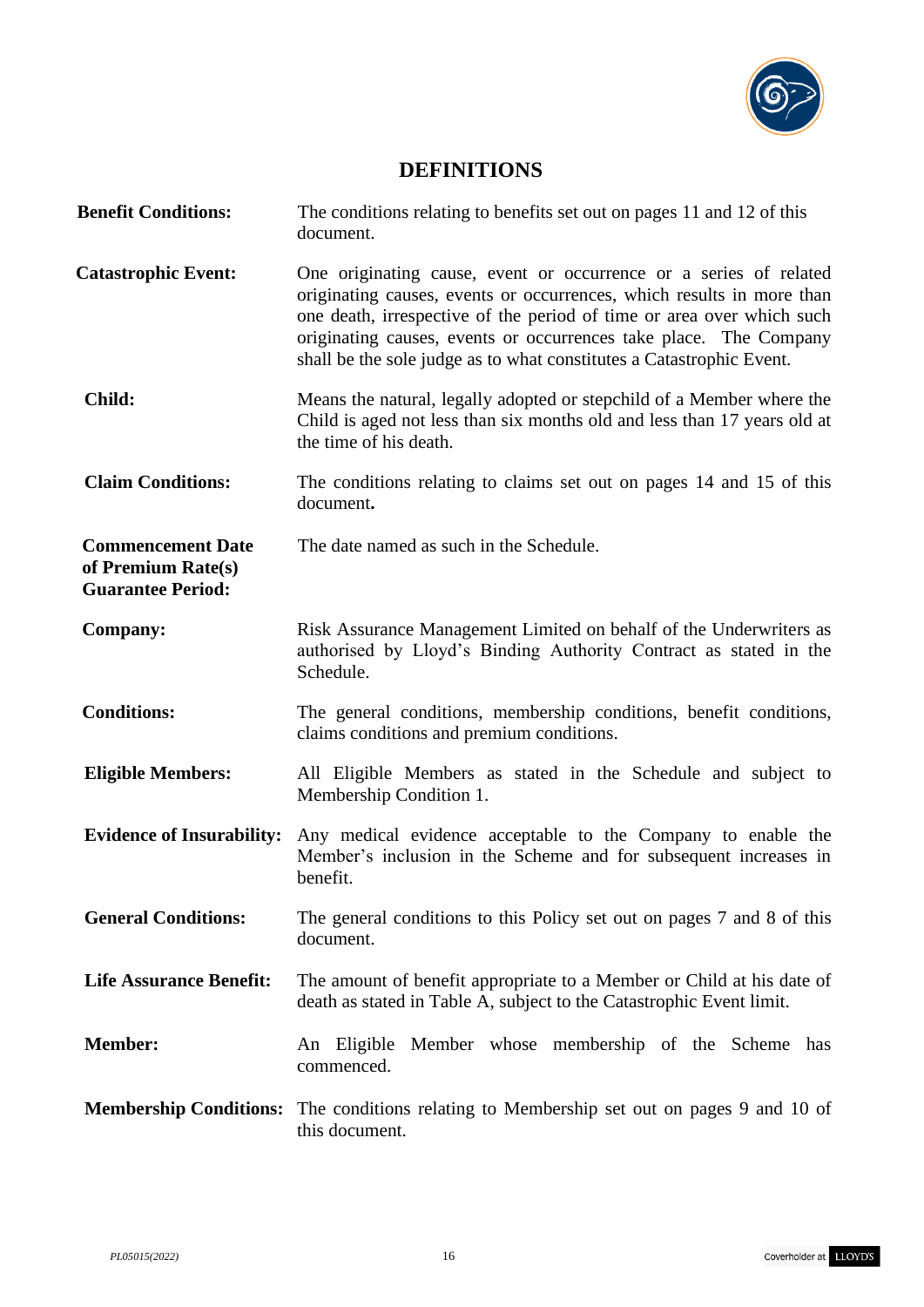

- **Normal Entry Date:** In respect of Serving Officers only, the date on which the Serving Officer joined the Scheme, which must be within three months of joining the police force.
- **Period of Cover:** As defined in the Schedule.
- **Policy:** The meaning given on page 1 of this document at subsection (iii).

**Policy Anniversary Date:** The anniversary of the commencement of the Period of Cover.

**Policyholder:** The Trustees of the Scheme.

**Premium Conditions:** The premium conditions to this Policy.

- **Premium Rate(s):** The rate(s) referred to as such in the Schedule which excludes any Broker or Federation commission or fees.
- **Premium Rate(s)** The period of time the Premium Rate(s) is guaranteed for as stated in **Guarantee Period:** the Schedule
- **Scheme:** The Scheme named in the Schedule.
- **Scheme Rules:** The Rules governing the operation of the Scheme and the payment of lump sum benefits to a Member or Child upon death or upon a Member's diagnosis of a Terminal Prognosis.
- **Secondment:** A Serving Member temporarily working for another police agency or task force.
- **Serving Member:** A Serving Officer, a Serving Federation Staff, a Serving Police Staff or a Serving Support Staff who is in the service of the Isle of Man Constabulary.
- **Sum Assured:** The amount of benefit appropriate to a Member or Child at his date of death as stated in Table A, subject to the Catastrophic Event limit.
- **Temporary Absence:** The meaning given in Membership Condition 5.
- **Terminal Prognosis:** Advanced or rapidly progressing incurable illness where, in the opinion of an attending consultant and the Company's chief medical officer, the life expectancy is no greater than 12 months.
- **Termination Date:** In respect of each Member, the Termination Date shall be the earliest of the expiry dates as follows:
	- (a) The Member reaching the age stated in the Schedule.
	- (b) Upon payment of the Sum Assured in respect of the Member.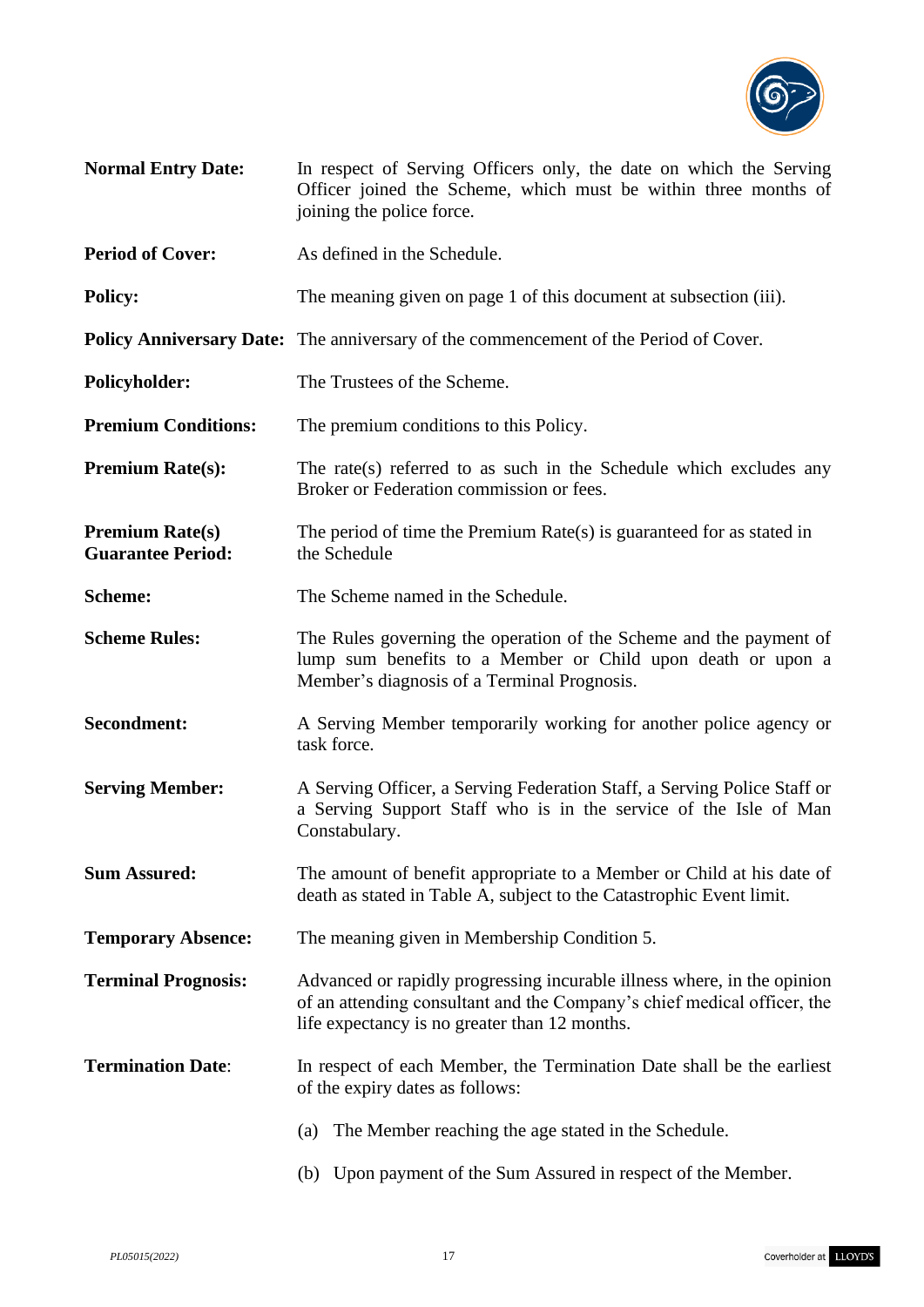

- (c) The Member ceasing to be entitled to benefit under the Scheme Rules.
- (d) The Member having been absent for a period in excess of the Temporary Absence provision or Secondment period that has been granted.
- (e) The discontinuance of payment of premiums whether generally or in relation to that Member.
- (f) Upon expiry, cancellation or failure to renew the Policy.

#### **Underwriters:** Certain Underwriters at Lloyd's as described on page 1 of this Policy.

#### **In this Policy**:

- 1.1. Headings are inserted for convenience only and do not affect the construction of this Policy.
- 1.2. All references to "we", "us" and "our" in this Policy are to Risk Assurance Management Limited.
- 1.3. Unless the context otherwise requires, or it is otherwise expressly provided:
	- 1.3.1. words importing the singular include the plural and vice versa, words importing the masculine include the feminine, and words importing persons include corporations;
	- 1.3.2. where something is defined in the singular, the plural of the defined term will be taken to mean two or more of those things which fall within the definition; and where something is defined in the plural or collectively, the singular of the defined term will be taken to mean any one of those things which fall within the definition;
	- 1.3.3. reference to writing or similar expressions includes transmission by telecopier or electronic means;
	- 1.3.4. references to Acts, statutory instruments, regulations and other legislation are to legislation operative in England and to such legislation amended, extended or reenacted (whether before or after the date of this Policy) and any subordinate legislation made under that legislation;
	- 1.3.5. reference to any document includes that document as amended or supplemented, whether before or after the date of this Policy.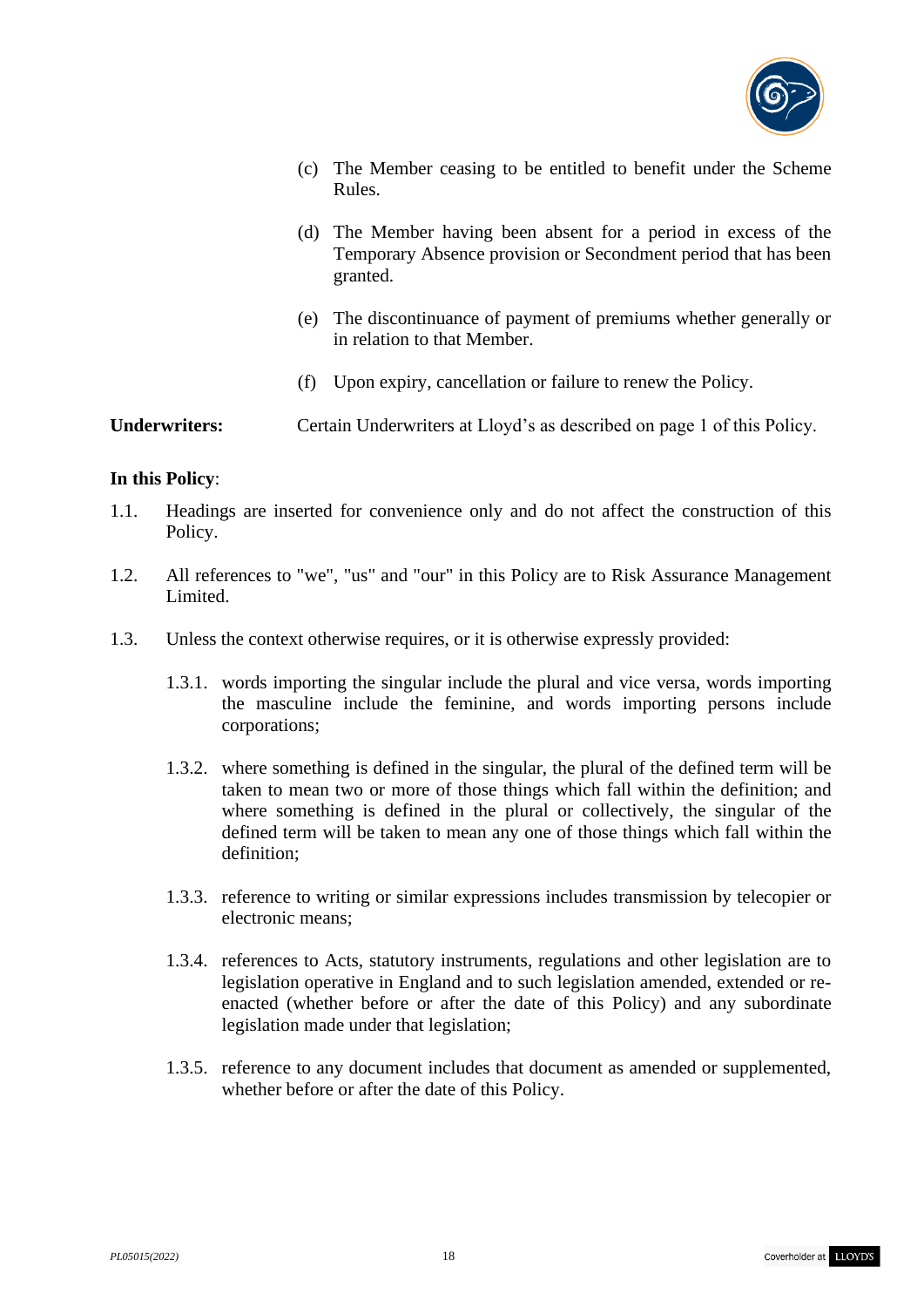

# **ADDITIONAL INFORMATION**

#### **POLICY ISSUANCE**

This Policy is issued and administered by Risk Assurance Management Limited in its capacity as a Lloyd's Coverholder on behalf of certain Underwriters at Lloyd's where the risk is underwritten.

#### **DATA PROTECTION**

Further information in respect of how we process the data we hold can be found with our Data Protection Notice shown on our website: www.ram-ltd.co.uk.

#### **COMPLAINTS PROCEDURE**

Risk Assurance Management Limited as a Coverholder of Lloyd's operates a two stage complaints procedure. Initially if you have any complaint regarding the handling of your Policy it should be addressed to:-

The Compliance Officer Risk Assurance Management Limited Chancery House Leas Road Guilford Surrey GU1 4QW

Email: [complaints@ram-ltd.co.uk](mailto:complaints@ram-ltd.co.uk) Website: www.ram-ltd.co.uk

The circumstances regarding your complaint will be investigated and a written reply will be sent to you within two weeks of receiving your written complaint. In the event that this proves unsatisfactory, or you have not received a written reply within two weeks, you are entitled to refer the matter to Lloyd's. Written representation should be made to:-

Policyholder and Market Assistance Lloyd's Fidentia House Walter Burke Way Chatham Maritime Kent ME4 4RN

Email: [complaints@lloyds.com](mailto:complaints@lloyds.com) Website: [www.lloyds.com/complaints](http://www.lloyds.com/complaints)